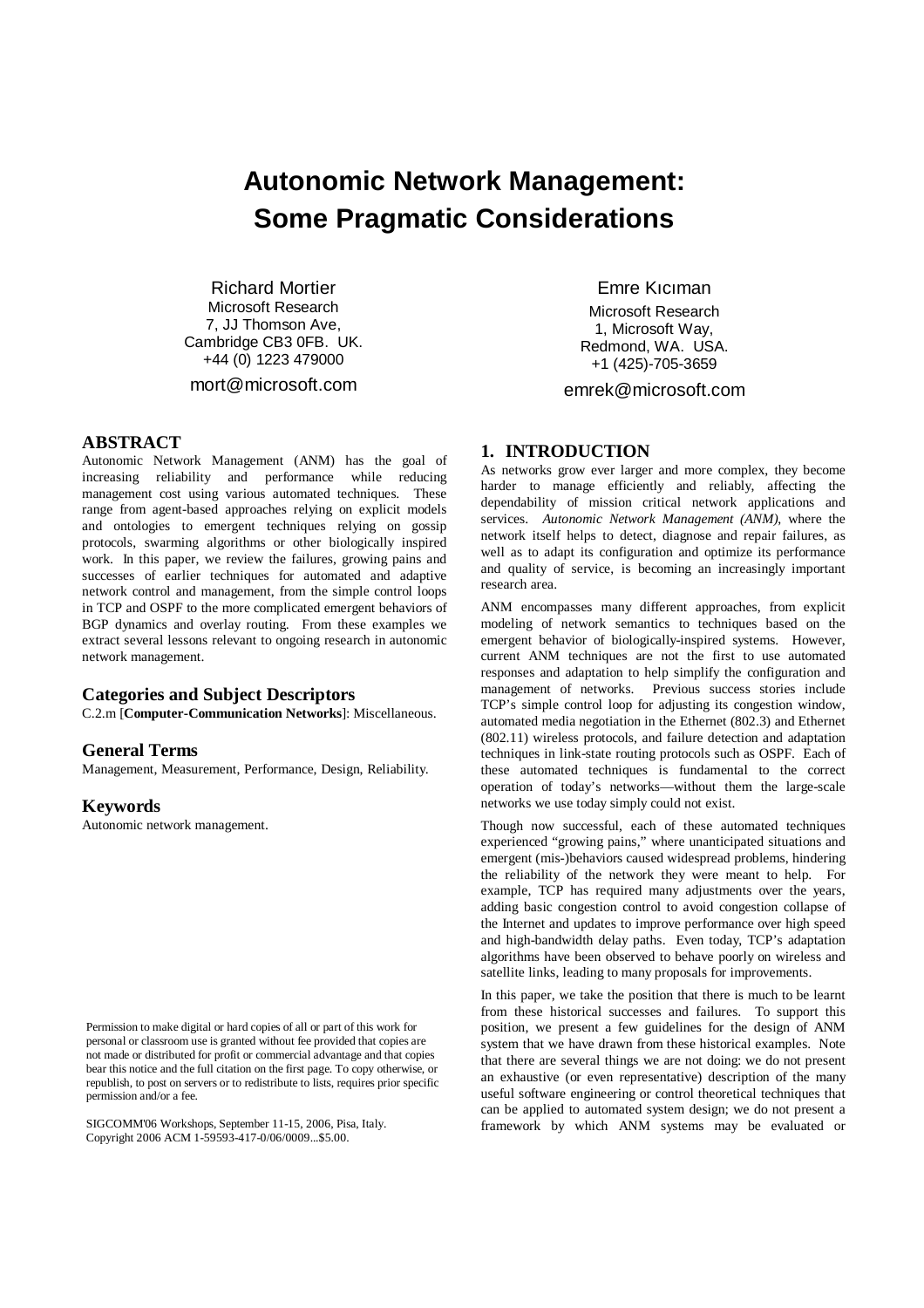compared; and we do not present a design for any particular ANM system.

Instead, we review several early experiences with automated network behaviors—in some sense, the precursors to the more advanced automation that is the goal of current ANM research from the simple control loops in TCP and OSPF to the more complicated automated behaviors of BGP dynamics and overlay routing. We describe both the successes and failures of these systems in order to draw lessons and guidelines for current research in ANM:

- **Make assumptions explicit**. Automated control systems necessarily make assumptions about the environment in which they operate and the expected results of automated actions. By making these assumptions explicit, it becomes easier to dynamically tell when a control system is operating under supported conditions.
- **Handle common failures.** Once we understand our automated system's assumptions, we should check that they cover the common failures encountered in real-world environments.
- **Avoid (or understand) interactions between control loops.** Interacting control loops often behave in unpredictable, complex ways which should be understood, and whose impact should be controlled.
- **Make goals explicit**. If the problem being solved is unstated, it is unlikely that the solution will be either coherent or comprehensive.
- **Help people help the system**. Most problems with previous automated systems required extensive and often challenging measurement and experimentation to resolve. To ease the understanding of future problems, extensive support for monitoring of system performance, reliability, and other behaviors should be designed in from the start.
- **Build-in validation**. The system should self-test to ensure it is meeting its goals.

Some of these may appear to be fundamental software engineering guidelines—and indeed, they are! However, as one of our reviews commented, "*The fact that these guidelines are often not followed today says probably more about the state of the art in software and systems engineering than about our inability to engineer automated systems*". As the ANM community moves forward, it is critical that these guidelines (by no means an exhaustive list) be borne in mind. We hope that this paper will stimulate discussion around such matters.

# **2. BACKGROUND**

While approaches to autonomic network management are many and varied, ranging from model-based agent systems to epidemic gossip protocols, all broadly rely on some form of feedback or control loop where a network or system adapts its behavior based on observations of its current state, performance and reliability. In this section, we briefly note some simple control loops which might be considered precursors to ANM. We later use some of these to provide examples of pitfalls and successes.

## **2.1 TCP Congestion Window**

Perhaps the best known in terms of controlling performance is the

the Transmission Control Protocol (TCP) [1][5] which uses a simple retransmission scheme based on maintaining a window of data in flight with acknowledgements to handle lost data. Coupled with an additive increase, multiplicative decrease control loop to adjust its congestion window, this ensures forward progress while trying to share network resources fairly between network flows.

## **2.2 Routing**

In the world of IP routing, link-state routing protocols such as OSPF [5] provide autonomic functionality: after link weights have been configured (typically a manual process), the routing protocol will detect link failure through a variety of methods, such as repeated failures to receive packet acknowledgements. Following failure detection it will reroute, eventually converging on a new valid path.

Distance- or path-vector protocols such as BGP provide similar functionality between networks by describing costs to possible destinations. Routers then exercise policies (such as "select cheapest") to choose their preferred path.

#### **2.3 Overlay Networks**

Due to the perceived inflexibility of the IP Internet architecture, overlay networks and particularly *structured overlays* have received a great deal of attention and limited successful deployment in recent years [1]. These build forwarding structures between sets of end-systems, enabling experimentation with and deployment of many novel distributed systems without requiring wholesale replacement of the underlying IP infrastructure. Typically, nodes in the overlay maintain some small set of neighbors scattered through the Internet and use these neighbors to forward packets to destinations within the overlay. Neighbor sets and forwarding decisions are often made based on observed performance characteristics between nodes in the overlay. For example, in the Pastry overlay system, the default behavior is for nodes to use observed round-trip-time to their neighbors to select best-hops [16].

#### **2.4 Other**

There are a wide variety of other automatic network control mechanisms which taken together might be considered as first steps toward an autonomic network infrastructure. For example, the Ethernet (802.3) and wireless Ethernet (802.11) protocols use a variety of techniques such as media negotiation to achieve almost totally automatic configuration and operation.

## **3. LESSONS FROM FAILURE**

In this section, we extract lessons from the "growing pains" suffered by otherwise successful automated network behaviors. These can be summarized as: understand the operating region of the algorithm and ensure that it holds during normal operation and common failures, and be careful to avoid interacting control loops that can cause unanticipated emergent behavior.

## **3.1 Know the Operating Region**

Automating network management and behavior (*i.e.*, building a system that takes automatic action in response to observed inputs with the aim of achieving some system-wide property) necessarily involves making assumptions about both the meaning or underlying cause of observations, and how a given action will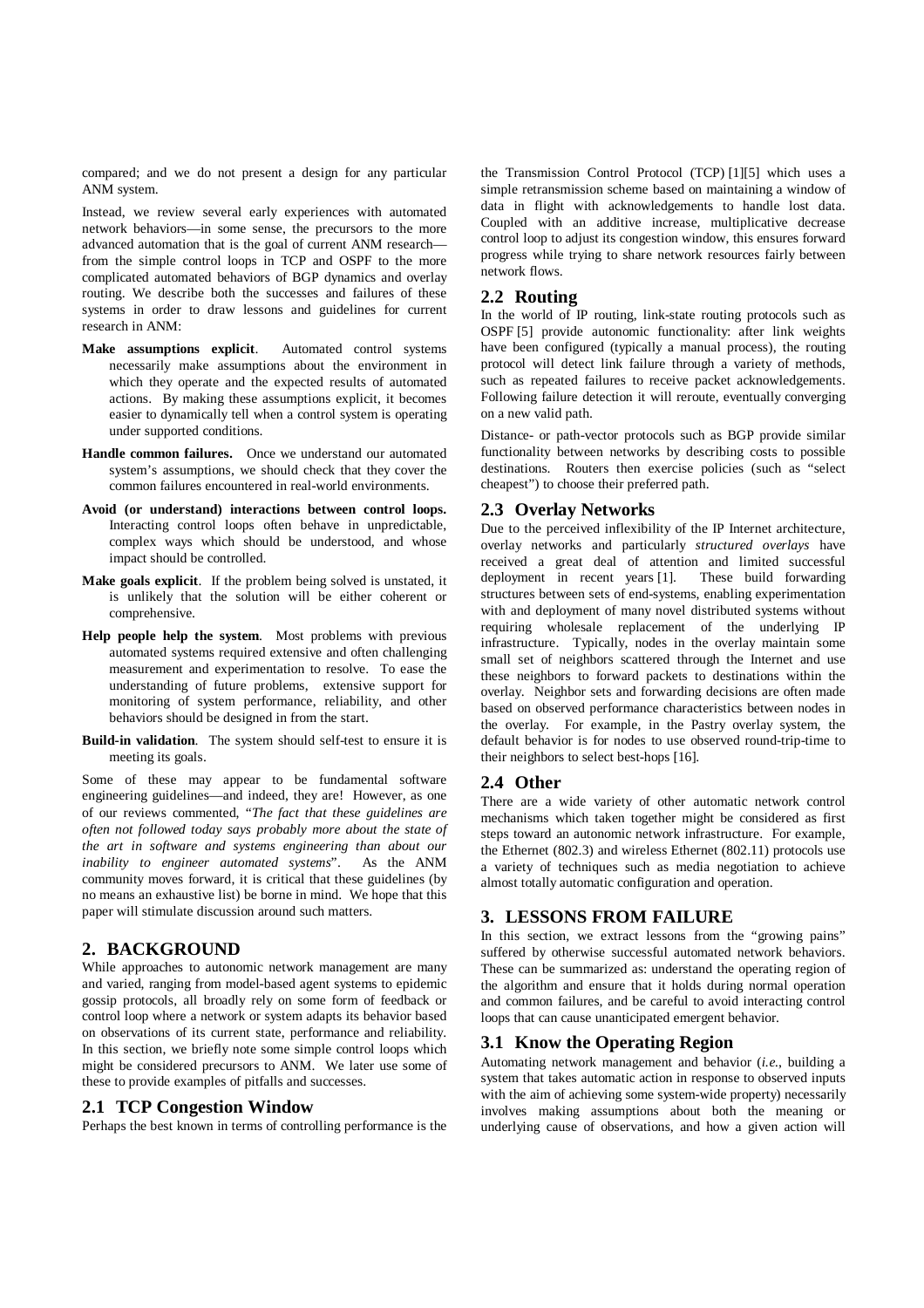mitigate or improve the situation. When these assumptions hold, the actions are appropriate and will have the desired effect. However, if the assumptions are violated—for example, if the system is operating in a new and untested environment or an unanticipated situation arises in an existing environment—then the automatic response may in fact further damage the system.

For example, TCP famously assumes that packet losses are a sign of congestion and that reducing a connection's bandwidth usage (*i.e.,* reducing its window of unacknowledged data) is therefore always the appropriate response to packet loss. While this assumption generally holds in wired networks, TCP has been observed to have poor performance over wireless networks of various types  $[1][2][17]$ . The usual explanation is that there are other common causes of packet loss than congestion (*e.g.*, radio interference), breaking TCP's assumption about the cause of packet loss, and making its response (to reduce bandwidth usage) inappropriate.

This is not the only case where changes in TCP's environment have warranted modifications to its behavior over the years. Congestion control was only added in 1988 as the Internet grew beyond its initial design parameters. Further updates were applied in 1992 [7] to deal with high speed and high bandwidthdelay product paths enabled by new communications networks.

*The lesson: Automated systems necessarily make assumptions about their operating environment, but changes in the environment often invalidate these assumptions and require tweaks or wholesale modifications to their behavior.* 

It is thus clearly important to understand the assumptions made by an automated system and ensure that these assumptions hold to prevent inappropriate actions from harming the dependability of a network. Control theory formalizes this concept as the *valid operating region* of a feedback loop, often specified as the range of control inputs where the feedback loop is known to work well [5]. In safety-critical cases, a controller which observes that the current system behavior is outside its valid operating region can notify an administrator or take other fail-safe actions.

#### **3.2 Handle Common-Case Failures**

A corollary to understanding the operating region of an automated system (and adapting it as the underlying environment evolves) is ensuring that the operating region encompasses likely failure scenarios, and does not exacerbate the occurring problems.

For example, when a network link between Autonomous Systems (ASes) fails, the Internet's Border Gateway Protocol (BGP) responds by removing routes that rely on that link, selecting new routes as required, and announcing any resulting changes to its neighbors. Although processing these updates can be an expensive operation, routers are built to handle the load that results from occasional link failures. However, a common-case failure scenario is that a network link will repeatedly fail and recover over a relatively short period of time, overloading BGP routers with continual route updates.

To deal with this situation, and prevent collapse of the routing infrastructure due to transiently failing links, router vendors developed *ad hoc* heuristics to damp the advertisement of such

route flaps, leading to the development and deployment of a standard approach to *BGP route flap damping* [17].

Common failure modes have caused similar problems in other systems as well. For example, early versions of the OSPF routing protocol [5] could not establish adjacency connections over high latency links. Once two routers have formed an adjacency, they exchange their link state databases so that each can learn the current topology of the network efficiently, without having to wait to independently receive link state advertisements from all other routers. However, if the initial database description packet was lost or delayed past a timeout, early versions of the protocol [13] chose to reset the adjacency connection.

Link latencies and reliabilities were sufficiently low in initial deployments that this did not matter: the initial packet was rarely lost, the database synchronization proceeded correctly, and the protocol worked reasonably well. However, in the early nineties satellite links became common. Such links have significantly higher latencies than traditional land-based technologies. In particular, they could easily have latencies higher than the timeout for detecting lost packets. This would cause the initial database description packet to be delayed to an extent that it was perceived as lost, resulting in the OSPF process resetting the adjacency and preventing OSPF from ever forming a working adjacency across such a link. Subsequent versions fixed this problem by permitting retransmission of the database description packets.

*The lesson: This example illustrates an important corollary of the previous lesson. It is not enough just to understand the operating region and steady state of the system being controlled. It is also important to understand likely failure scenarios, and ensure that the automated behaviors of the control system are equally appropriate in these situations.*

#### **3.3 Beware Interacting Control Loops**

Recent studies have shown problems can arise when running overlay networks over IP infrastructure networks. Work by Keralapura *et al* has shown that overlays can interact badly with the underlying IP network and, where multiple overlays operate side-by-side, with each other [8][9]. Essentially, routing based on the mechanism of measured performance couples the routing systems, whether overlay with infrastructure, or overlay with overlay.

Although performance based routing is a well studied area and protocols have been deployed that worked well [10], this kind of *accidental* coupling can have wide-ranging effects, from the merely dangerous, to the malicious and potentially disastrous. Here we describe two instances of unanticipated behaviors arising from interactions between different components of the network and the global BGP routing infrastructure.

The first case arose with the addition of *route flap damping* to BGP [17]. As already mentioned, this is a mechanism intended to protect the routing infrastructure against a frequently changing route. If flap damping is enabled then a route that changes status too frequently will be ignored until it remains stable for a period of time based on how unstable it has been. Unfortunately, it has subsequently been shown that interaction between flap damping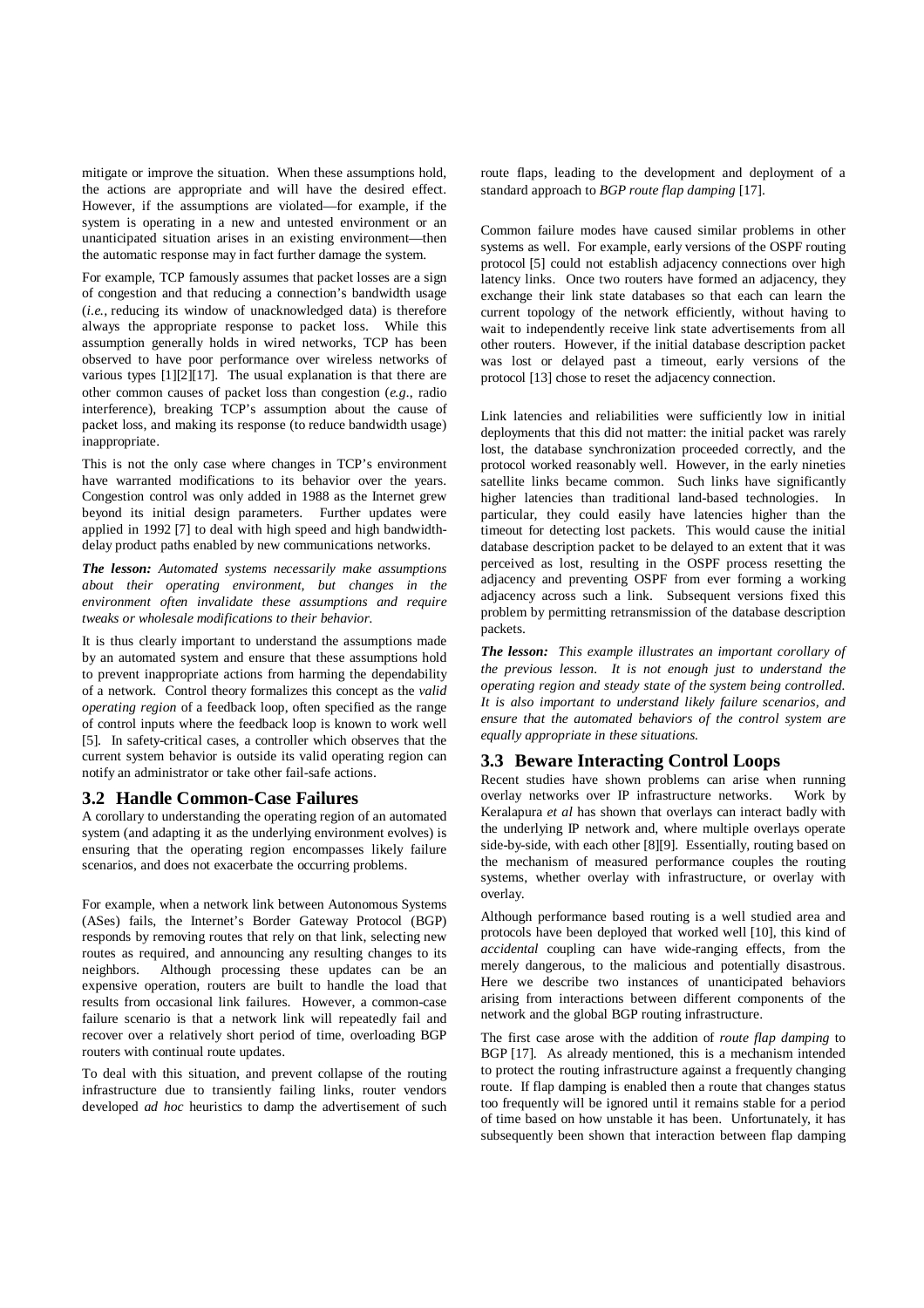and the route convergence process can itself *cause* persistent oscillation in a network that would converge in the absence of flap damping [12].

The second example concerns transport layer attacks against the routing infrastructure. It has been demonstrated that relatively low bandwidth streams having the correct burst pattern can interfere with a selected existing TCP flow in the network [8]. If applied against infrastructure protocols such as BGP which rely on TCP, these techniques may have a significant negative impact on the network.

*The lesson: Even if the control loop is made explicit and the operating region for a given control loop is well-defined, interactions between control loops can result in complex and difficult to understand behaviors. As more components that can control the behavior of the system are added, it becomes progressively more difficult to understand how they will interact, and the affects of moving outside the operating regions of different parts.* 

While interaction between control loops cannot be avoided in general, and can be very desirable in certain situations, there are techniques that can help minimize the negative impacts. For example, designers can try to decouple control systems by ensuring that they control different independent outputs based on independent inputs. If this is not possible, then tuning them so that they impose control at very different timescales can help to decouple systems that would otherwise couple. These are very well studied problems in other industries—the key message is to avoid these interactions happening by accident!

#### **4. LEARNING FROM SUCCESS**

In this section, we describe some of the lessons we can learn from the eventual successes of current and past automated techniques for network management.

## **4.1 Be Explicit**

To date, successful automated techniques have tackled a welldefined explicit problem: "provide reliable transport over an unreliable network", "ensure transport sessions make forward progress while guaranteeing that the network does not enter a regime of congestive collapse", "provide automatic recovery of network routes in the face of link failure", and so on. Protocols such as TCP and OSPF are observed to be generally successful in achieving their goals.

However, even these protocols have run into difficulty when they have been deployed in regimes which do not satisfy assumptions made by their designs. Furthermore, protocols such as BGP which do not have an explicit statement of their goals are less successful: BGP aims in general to provide automatic policy routing including recovery from link failure in the global interprovider routing system. However, it is not clear what its detailed goals are: in particular, if presented with a network topology and a set of policies, it can be very difficult to compute how BGP will behave in the face of a link failure.

*The lesson: Without an explicit goal, any (automated) system is likely to wallow in generalities. Since success cannot be defined, the inevitable result for such systems is enormous and everincreasing complexity. Although they may "work," they rarely work in an efficient and understandable manner.* 

## **4.2 Support Human Understanding**

In order to support human intervention when things do go wrong, it is necessary to extract data from the network concerning its behavior, in terms of performance, reliability, and resilience (among other features). By supporting extensive, preferably *pervasive,* monitoring features, network elements make their behavior more transparent to operators and other network elements and control software alike. This allows any network management system, autonomic or not, to be better informed about system behavior and performance and thus to make better decisions when required.

It is unavoidable that humans *will* be kept in the loop to some extent. As environments change and unanticipated situations arise, systems must allow for human intervention to deal with unforeseen problems. While individual ANM solutions may remove humans from *that part* of the system, human intervention will still be required from time-to-time.

*The lesson: Large-scale networking involves many factors other than technology, and these factors simply cannot be addressed by the application of technology. As a result, people* will *be involved in running large networks for the foreseeable future, and so such networks had best be made comprehensible to the people that must run them. A precursor to this is the provision of correct and timely measurements of the network.* 

#### **4.3 Monitor and Validate**

The process of discovering the failures described in Section 3 was both arduous and *ad hoc*, requiring many people to spend a significant amount of time examining documentation, constructing measurement harnesses, building and exercising simulations and testbeds, etc. Only once all this data and experience had been gathered could the problems be determined and solutions constructed.

It would be preferable if the network could be made *selfvalidating.* There are at least two precursors to this: explicit statement of goals as noted in Section 4.1; and extensive, preferably pervasive monitoring capability. A common barrier perhaps more psychological than technical—to deployment of automated network management systems is fear that they will misbehave under as-yet-unforeseen circumstances. If data concerning the state and behavior of the network was made available via suitable programming interfaces, it should be possible to build self-validating components.

*The lesson: Given the complexity of modern large-scale networks, pre-supposing the existence of correct and timely measurement data, the burden on the human operator could be reduced by making the network self-validating. If network services can test themselves for correct operation, human operators' time can be better spent designing the network and planning for the future, rather than continuously monitoring the behavior of particular services.* 

## **5. CONCLUSION**

In this paper we have discussed what we believe to be some important issues surrounding autonomic network management. In particular we have argued that there are some significant pitfalls that must be avoided, and have suggested some guidelines